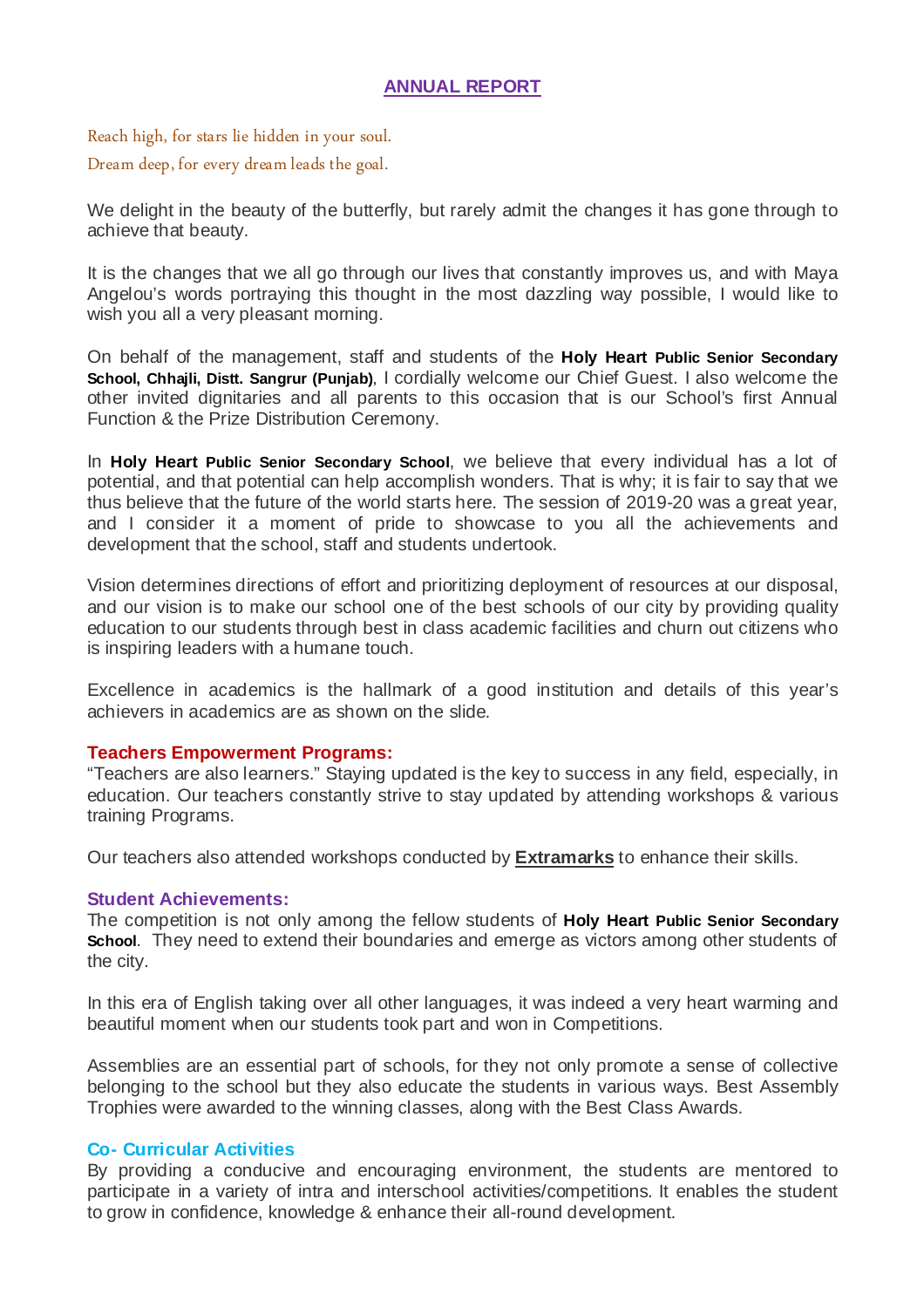Some of the co-curricular activities for Primary are outlined as follows:

- 1. Hindi Skit
- 2. File Making
- 3. Hand Painting
- 4. T-Shirt Painting
- 5. Hindi Subject Story Telling Competition
- 6. Hindi Subject Enrichment Program

Moving over to co-curricular activities for Secondary:

- 1. Solo Dance Competition
- 2. Skit Competition
- 3. Singing Competition
- 4. Drawing Competition
- 5. Debate Competition

Aside from individual activities, group activities were also conducted.

## **Student Achievement Programs**

To ensure that our students are equipped to face any challenge, we have focused on few Student Enrichment programs which are as follows:

- 1. Procter & Gamble Awareness Program for Mothers and Daughters
- 2. Career Counselling for Parents and Students
- 3. Lectures by Invited Parents

As said by Martin Rees, "Crucial to science education is hands in involvement: showing, not just telling; real experiments and field trips and not just Virtual Reality."

In times of need, it our basic responsibility to help those who need it, and with this thought, the students organized a Community Outreach Program and Donation Drive for Flood Victims.

To add a new flavour to the daily assemblies, themes are given to corresponding sections of the school, along with one day being dedicated to any special day of the week.

Various clubs are introduced for skill development and to generate inquisitiveness and interest and encourage students to bring out creativity. This year we have introduced clubs for Primary and Secondary class students.

## **Celebration of Events**

Along with these, various events are celebrated with a lot of vigour and fun. Some of them are:

- 1. Republic Day
- 2. Independence Day
- 3. Yoga Day
- 4. Teachers' Day
- 5. Sports Day
- 6. Children's Day
- 7. Investiture Ceremony

Besides these, a lot of events were also conducted, such as:

- 1. Swacch Bharat Abhiyan, conducted regularly on Saturdays
- 2. Quami Ekta
- 3. Rashtriya Ekta Divas
- 4. Term End Exhibition for Primary and Secondary